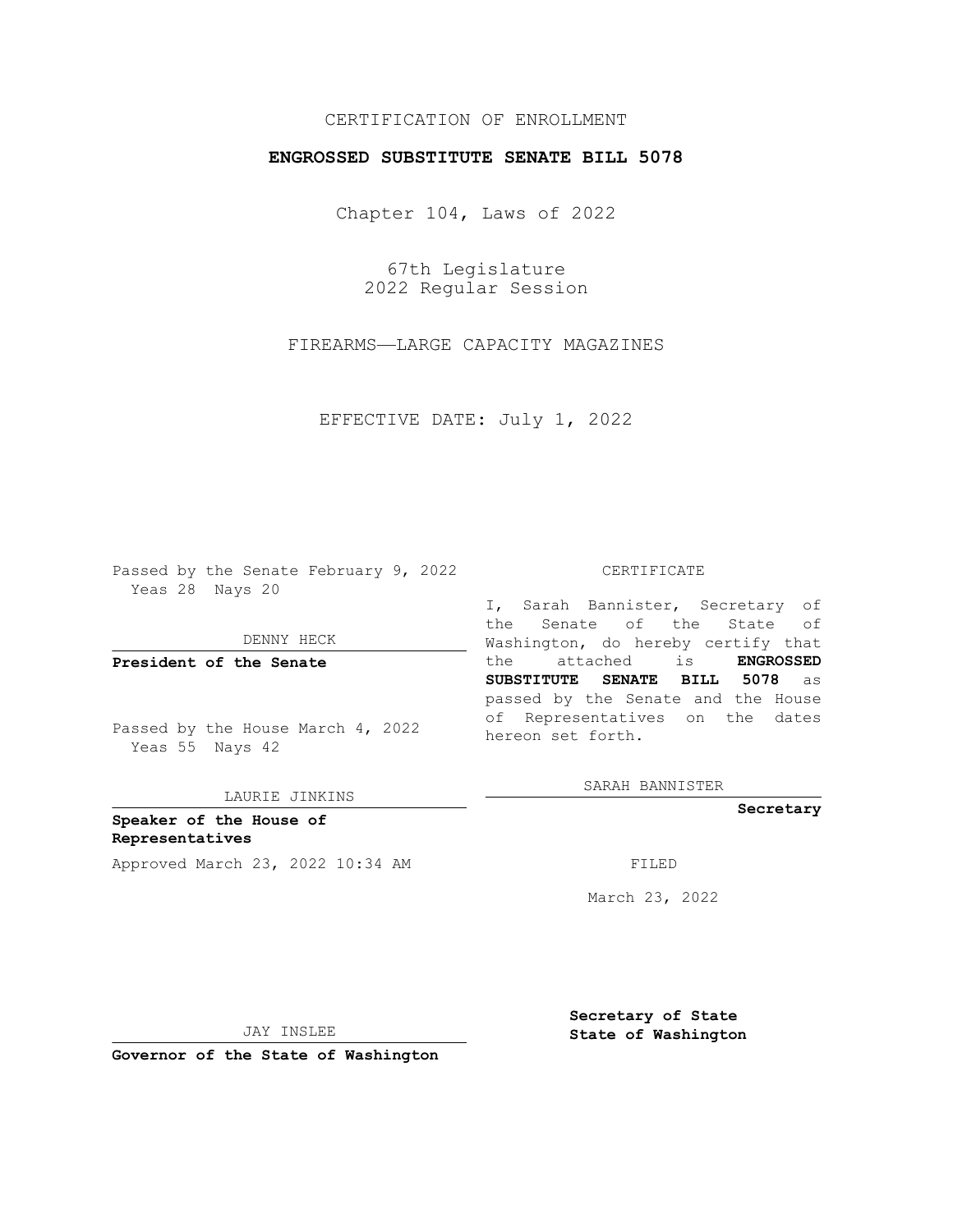### **ENGROSSED SUBSTITUTE SENATE BILL 5078**

Passed Legislature - 2022 Regular Session

# **State of Washington 67th Legislature 2021 Regular Session**

**By** Senate Law & Justice (originally sponsored by Senators Liias, Kuderer, Darneille, Hunt, Nguyen, Pedersen, and Wilson, C.; by request of Attorney General)

READ FIRST TIME 01/29/21.

 AN ACT Relating to establishing firearms-related safety measures to increase public safety by prohibiting the manufacture, importation, distribution, selling, and offering for sale of large capacity magazines, and by providing limited exemptions applicable to licensed firearms manufacturers and dealers for purposes of sale to armed forces branches and law enforcement agencies for purposes of sale or transfer outside the state; amending RCW 9.41.010; adding new sections to chapter 9.41 RCW; creating a new section; prescribing 9 penalties; and providing an effective date.

BE IT ENACTED BY THE LEGISLATURE OF THE STATE OF WASHINGTON:

 NEW SECTION. **Sec. 1.** The legislature finds and declares that gun violence is a threat to the public health and safety of Washingtonians. Firearms equipped with large capacity magazines increase casualties by allowing a shooter to keep firing for longer periods of time without reloading. Large capacity magazines have been used in all 10 of the deadliest mass shootings since 2009, and mass shooting events from 2009 to 2018 where the use of large capacity magazines caused twice as many deaths and 14 times as many injuries. Documentary evidence following gun rampages, including the 2014 shooting at Seattle Pacific University, reveals many instances where victims were able to escape or disarm the shooter during a pause to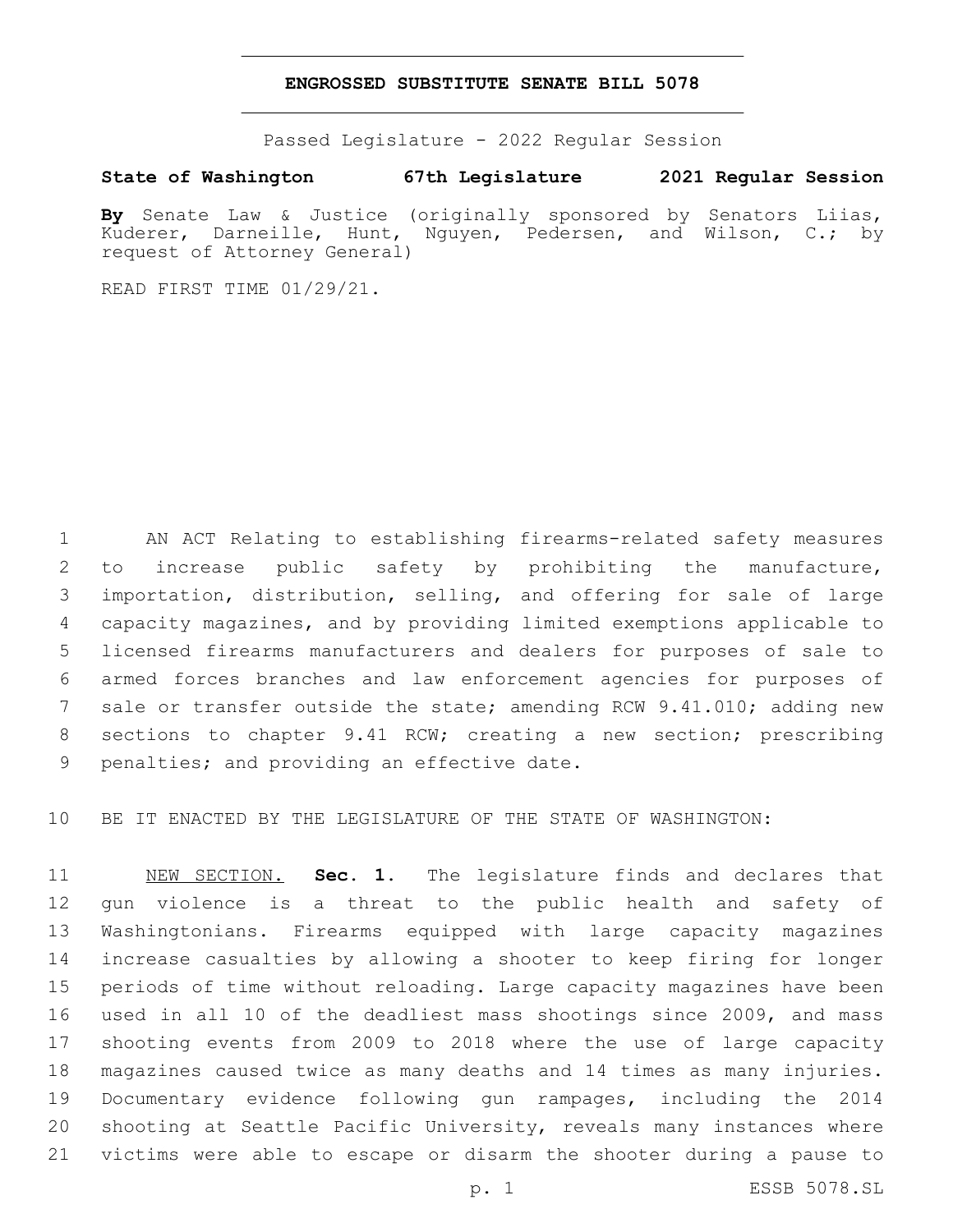reload, and such opportunities are necessarily reduced when large capacity magazines are used. In addition, firearms equipped with large capacity magazines account for an estimated 22 to 36 percent of crime guns and up to 40 percent of crime guns used in serious violent crimes. Based on this evidence, and on studies showing that mass shooting fatalities declined during the 10-year period when the federal assault weapon and large capacity magazine ban was in effect, the legislature finds that restricting the sale, manufacture, and distribution of large capacity magazines is likely to reduce gun deaths and injuries. The legislature further finds that this is a well-calibrated policy based on evidence that magazine capacity limits do not interfere with responsible, lawful self-defense. The legislature further finds that the threats to public safety posed by large capacity magazines are heightened given current conditions. Our 15 country is in the midst of a pandemic, economic recession, social tensions, and reckonings over racial justice. The years 2020 and 2021 have seen a sharp increase in gun sales and gun violence, as well as fears over gun violence and incidents of armed intimidation. In this volatile atmosphere, the legislature declares that it is time to enhance public health and safety by limiting the sale of large capacity magazines. The legislature intends to limit the prospective sale of large capacity magazines, while allowing existing legal owners to retain the large capacity magazines they currently own.

 **Sec. 2.** RCW 9.41.010 and 2021 c 215 s 93 are each amended to 25 read as follows:

 Unless the context clearly requires otherwise, the definitions in 27 this section apply throughout this chapter.

 (1) "Antique firearm" means a firearm or replica of a firearm not designed or redesigned for using rim fire or conventional center fire ignition with fixed ammunition and manufactured in or before 1898, including any matchlock, flintlock, percussion cap, or similar type of ignition system and also any firearm using fixed ammunition manufactured in or before 1898, for which ammunition is no longer manufactured in the United States and is not readily available in the 35 ordinary channels of commercial trade.

 (2) "Barrel length" means the distance from the bolt face of a closed action down the length of the axis of the bore to the crown of the muzzle, or in the case of a barrel with attachments to the end of any legal device permanently attached to the end of the muzzle.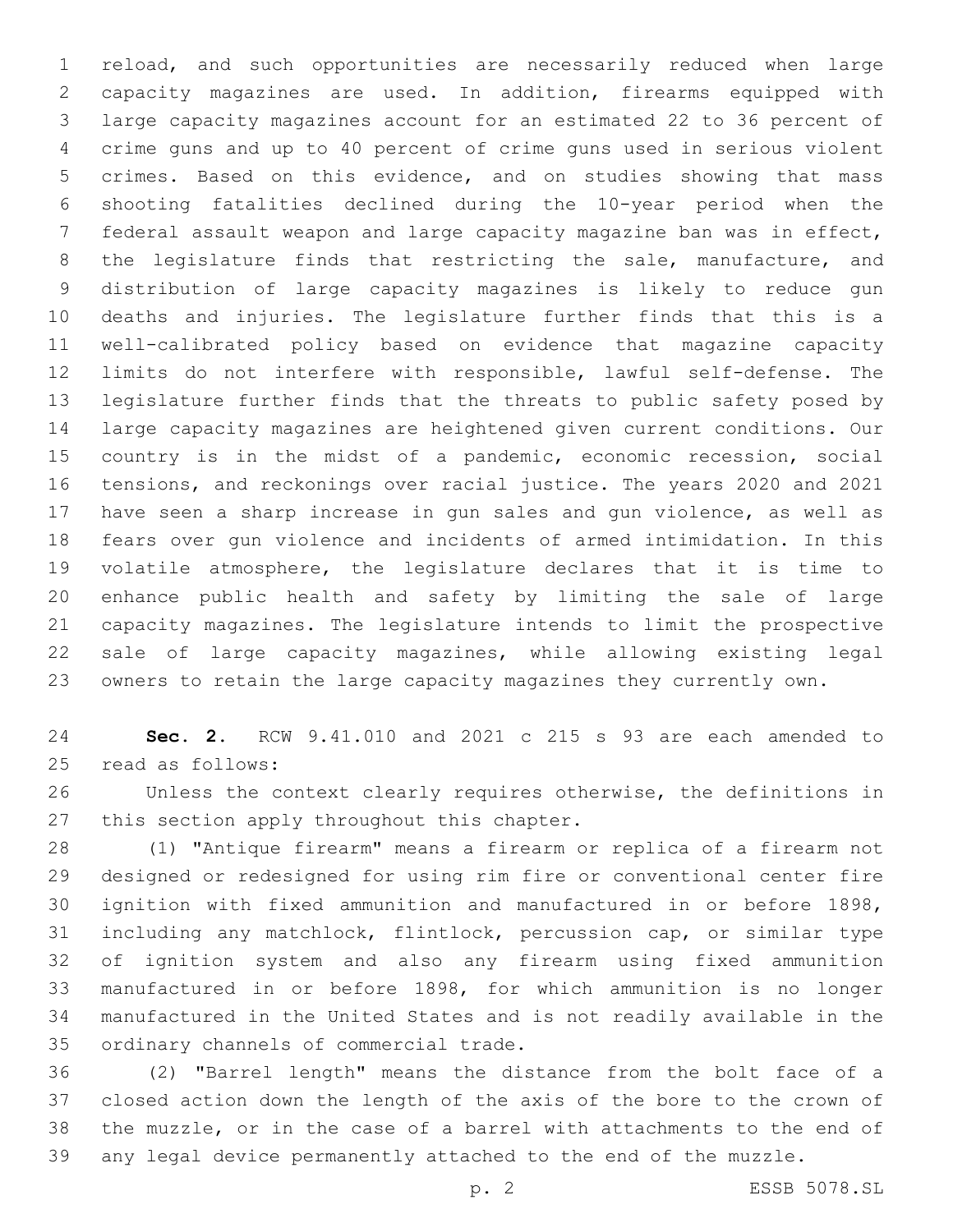(3) "Bump-fire stock" means a butt stock designed to be attached to a semiautomatic firearm with the effect of increasing the rate of fire achievable with the semiautomatic firearm to that of a fully automatic firearm by using the energy from the recoil of the firearm to generate reciprocating action that facilitates repeated activation 6 of the trigger.

(4) "Crime of violence" means:7

 (a) Any of the following felonies, as now existing or hereafter amended: Any felony defined under any law as a class A felony or an attempt to commit a class A felony, criminal solicitation of or criminal conspiracy to commit a class A felony, manslaughter in the first degree, manslaughter in the second degree, indecent liberties if committed by forcible compulsion, kidnapping in the second degree, arson in the second degree, assault in the second degree, assault of 15 a child in the second degree, extortion in the first degree, burglary 16 in the second degree, residential burglary, and robbery in the second 17 degree;

 (b) Any conviction for a felony offense in effect at any time prior to June 6, 1996, which is comparable to a felony classified as a crime of violence in (a) of this subsection; and

 (c) Any federal or out-of-state conviction for an offense comparable to a felony classified as a crime of violence under (a) or 23 (b) of this subsection.

 (5) "Curio or relic" has the same meaning as provided in 27 25 C.F.R. Sec. 478.11.

 (6) "Dealer" means a person engaged in the business of selling firearms at wholesale or retail who has, or is required to have, a federal firearms license under 18 U.S.C. Sec. 923(a). A person who does not have, and is not required to have, a federal firearms license under 18 U.S.C. Sec. 923(a), is not a dealer if that person makes only occasional sales, exchanges, or purchases of firearms for the enhancement of a personal collection or for a hobby, or sells all or part of his or her personal collection of firearms.

 (7) "Family or household member" has the same meaning as in RCW 7.105.010.35

 (8) "Felony" means any felony offense under the laws of this state or any federal or out-of-state offense comparable to a felony 38 offense under the laws of this state.

 (9) "Felony firearm offender" means a person who has previously been convicted or found not guilty by reason of insanity in this

p. 3 ESSB 5078.SL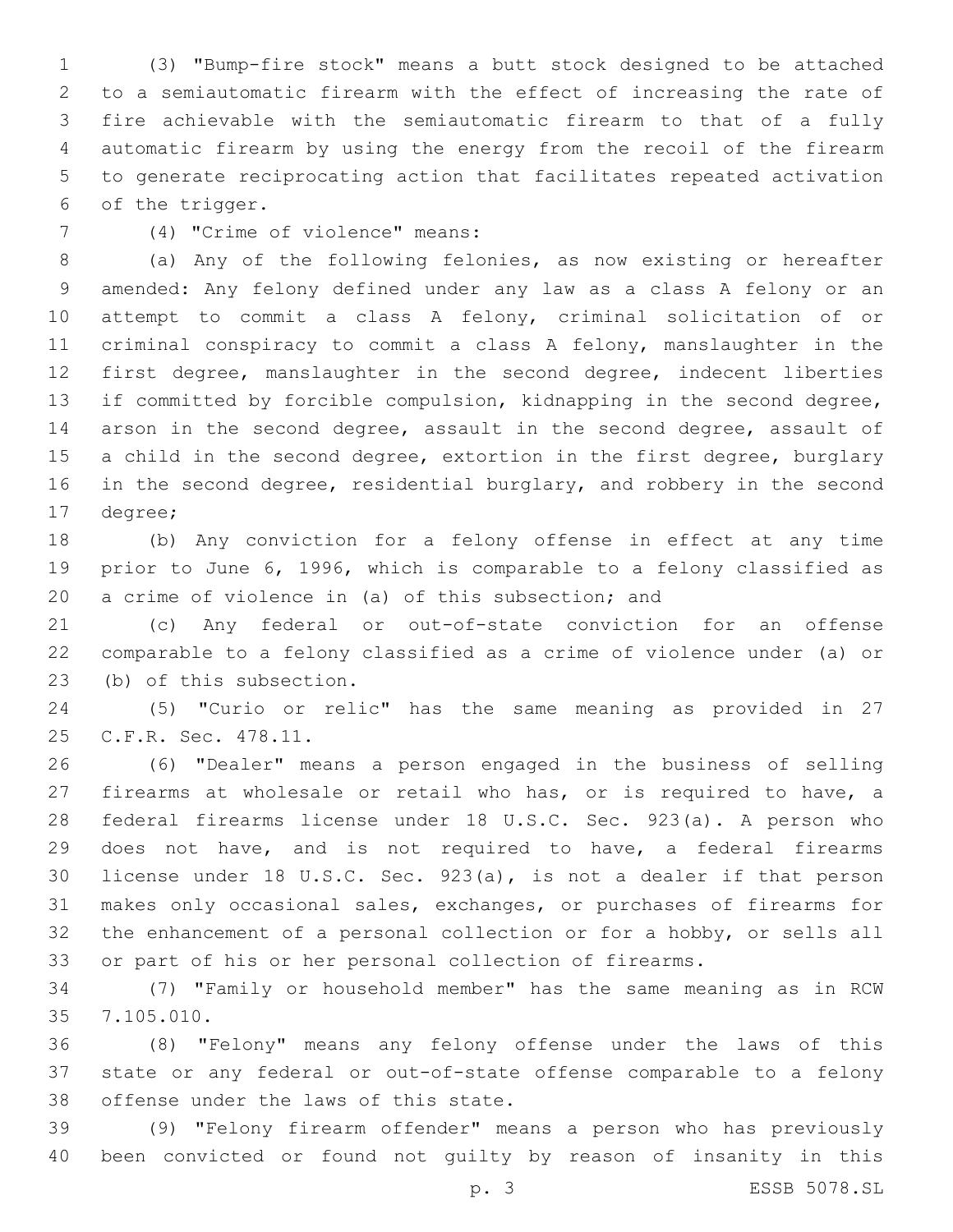state of any felony firearm offense. A person is not a felony firearm offender under this chapter if any and all qualifying offenses have been the subject of an expungement, pardon, annulment, certificate, or rehabilitation, or other equivalent procedure based on a finding of the rehabilitation of the person convicted or a pardon, annulment, or other equivalent procedure based on a finding of innocence.

- (10) "Felony firearm offense" means:7
- 

8 (a) Any felony offense that is a violation of this chapter;

9 (b) A violation of RCW 9A.36.045;

10 (c) A violation of RCW 9A.56.300;

11 (d) A violation of RCW 9A.56.310;

 (e) Any felony offense if the offender was armed with a firearm 13 in the commission of the offense.

 (11) "Firearm" means a weapon or device from which a projectile or projectiles may be fired by an explosive such as gunpowder. "Firearm" does not include a flare gun or other pyrotechnic visual distress signaling device, or a powder-actuated tool or other device designed solely to be used for construction purposes.

19 (12) "Gun" has the same meaning as firearm.

 (13) "Intimate partner" has the same meaning as provided in RCW 21 7.105.010.

 (14) "Law enforcement officer" includes a general authority Washington peace officer as defined in RCW 10.93.020, or a specially commissioned Washington peace officer as defined in RCW 10.93.020. "Law enforcement officer" also includes a limited authority Washington peace officer as defined in RCW 10.93.020 if such officer is duly authorized by his or her employer to carry a concealed 28 pistol.

 (15) "Lawful permanent resident" has the same meaning afforded a person "lawfully admitted for permanent residence" in 8 U.S.C. Sec. 31 1101(a)(20).

 (16) "Licensed collector" means a person who is federally 33 licensed under 18 U.S.C. Sec. 923(b).

 (17) "Licensed dealer" means a person who is federally licensed under 18 U.S.C. Sec. 923(a).35

(18) "Loaded" means:36

(a) There is a cartridge in the chamber of the firearm;

 (b) Cartridges are in a clip that is locked in place in the 39 firearm;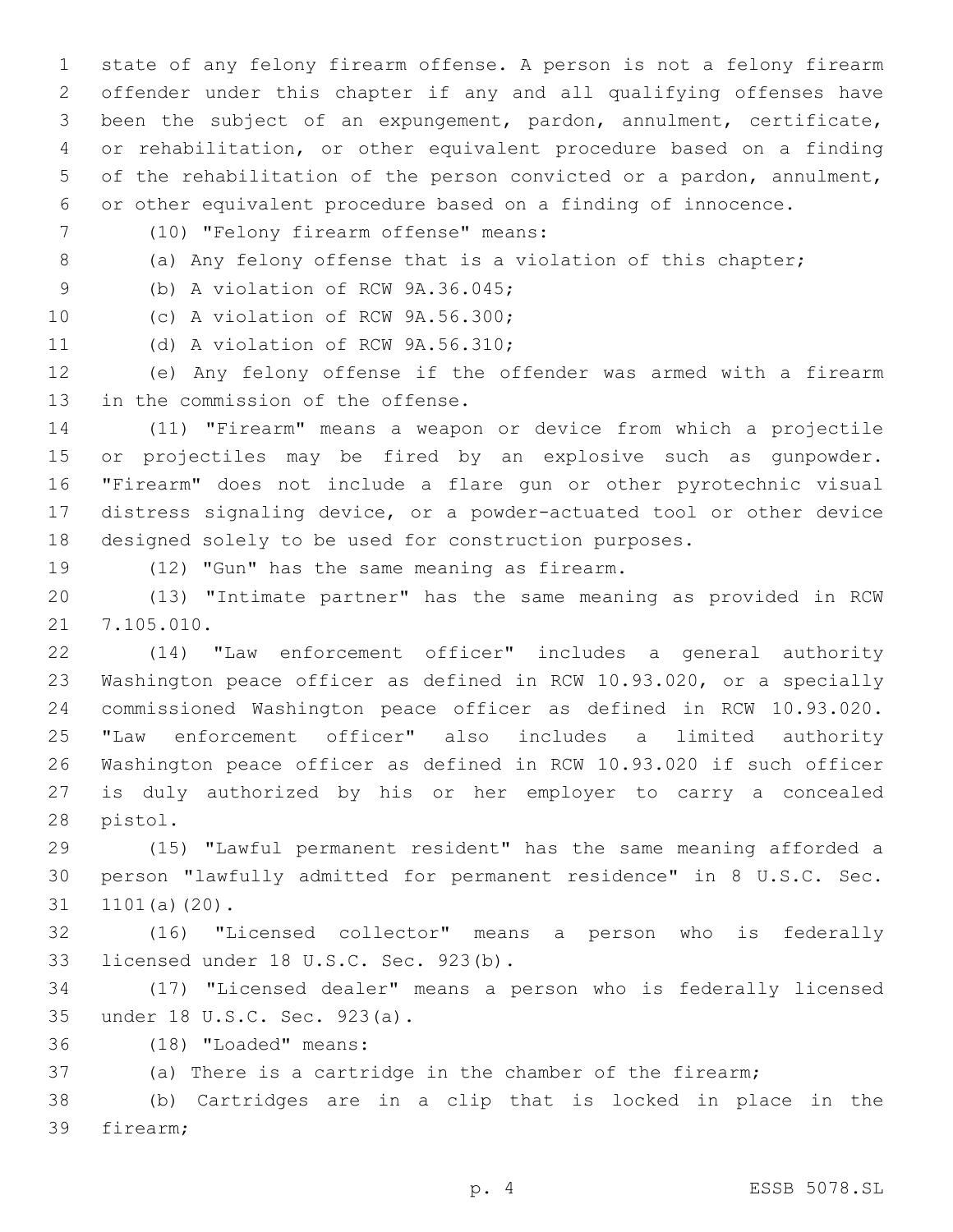(c) There is a cartridge in the cylinder of the firearm, if the 2 firearm is a revolver;

 (d) There is a cartridge in the tube or magazine that is inserted 4 in the action; or

 (e) There is a ball in the barrel and the firearm is capped or 6 primed if the firearm is a muzzle loader.

 (19) "Machine gun" means any firearm known as a machine gun, mechanical rifle, submachine gun, or any other mechanism or instrument not requiring that the trigger be pressed for each shot and having a reservoir clip, disc, drum, belt, or other separable mechanical device for storing, carrying, or supplying ammunition which can be loaded into the firearm, mechanism, or instrument, and fired therefrom at the rate of five or more shots per second.

14 (20) "Manufacture" means, with respect to a firearm or large 15 capacity magazine, the fabrication or construction of a firearm or 16 large capacity magazine.

 (21) "Nonimmigrant alien" means a person defined as such in 8 18 U.S.C. Sec. 1101(a)(15).

 (22) "Person" means any individual, corporation, company, association, firm, partnership, club, organization, society, joint 21 stock company, or other legal entity.

 (23) "Pistol" means any firearm with a barrel less than 23 ((sixteen)) 16 inches in length, or is designed to be held and fired 24 by the use of a single hand.

 (24) "Rifle" means a weapon designed or redesigned, made or remade, and intended to be fired from the shoulder and designed or redesigned, made or remade, and intended to use the energy of the explosive in a fixed metallic cartridge to fire only a single projectile through a rifled bore for each single pull of the trigger.

 (25) "Sale" and "sell" mean the actual approval of the delivery of a firearm in consideration of payment or promise of payment.

32 (26) "Secure gun storage" means:

 (a) A locked box, gun safe, or other secure locked storage space that is designed to prevent unauthorized use or discharge of a 35 firearm; and

(b) The act of keeping an unloaded firearm stored by such means.

 (27) "Semiautomatic assault rifle" means any rifle which utilizes a portion of the energy of a firing cartridge to extract the fired cartridge case and chamber the next round, and which requires a separate pull of the trigger to fire each cartridge.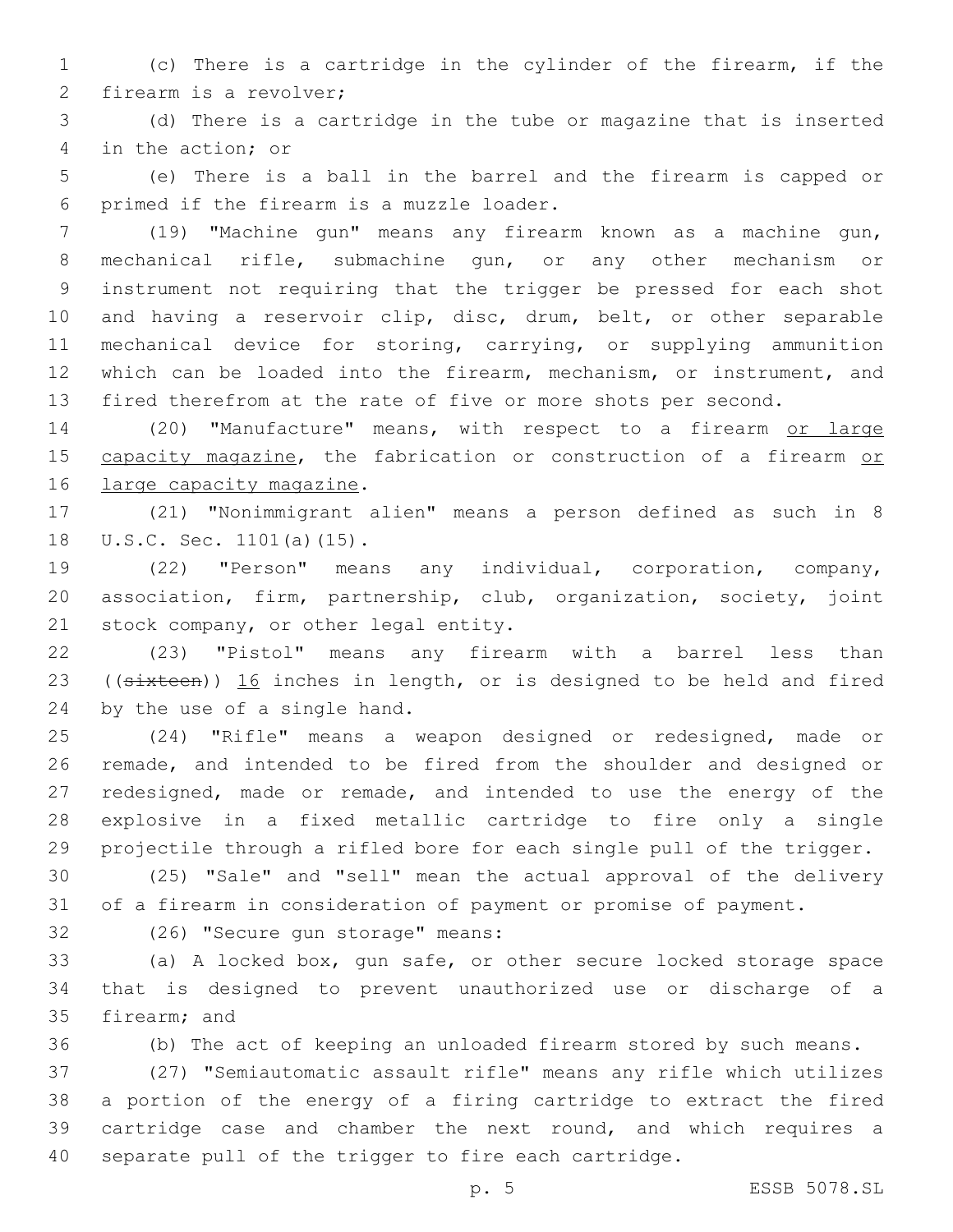1 "Semiautomatic assault rifle" does not include antique firearms, 2 any firearm that has been made permanently inoperable, or any firearm 3 that is manually operated by bolt, pump, lever, or slide action.

4 (28) "Serious offense" means any of the following felonies or a 5 felony attempt to commit any of the following felonies, as now 6 existing or hereafter amended:

7 (a) Any crime of violence;

8 (b) Any felony violation of the uniform controlled substances 9 act, chapter 69.50 RCW, that is classified as a class B felony or 10 that has a maximum term of imprisonment of at least  $((\text{ten}))$  10 years;

11 (c) Child molestation in the second degree;

12 (d) Incest when committed against a child under age ((fourteen)) 13 14;

14 (e) Indecent liberties;

15 (f) Leading organized crime;

16 (g) Promoting prostitution in the first degree;

17 (h) Rape in the third degree;

18 (i) Drive-by shooting;

19 (j) Sexual exploitation;

 (k) Vehicular assault, when caused by the operation or driving of a vehicle by a person while under the influence of intoxicating liquor or any drug or by the operation or driving of a vehicle in a 23 reckless manner;

 (l) Vehicular homicide, when proximately caused by the driving of any vehicle by any person while under the influence of intoxicating liquor or any drug as defined by RCW 46.61.502, or by the operation 27 of any vehicle in a reckless manner;

28 (m) Any other class B felony offense with a finding of sexual 29 motivation, as "sexual motivation" is defined under RCW 9.94A.030;

30 (n) Any other felony with a deadly weapon verdict under RCW 31 9.94A.825;

 (o) Any felony offense in effect at any time prior to June 6, 1996, that is comparable to a serious offense, or any federal or out- of-state conviction for an offense that under the laws of this state would be a felony classified as a serious offense; or

36 (p) Any felony conviction under RCW 9.41.115.

37 (29) "Short-barreled rifle" means a rifle having one or more 38 barrels less than ((sixteen)) 16 inches in length and any weapon made 39 from a rifle by any means of modification if such modified weapon has 40 an overall length of less than  $((\text{twenty-six}))$  26 inches.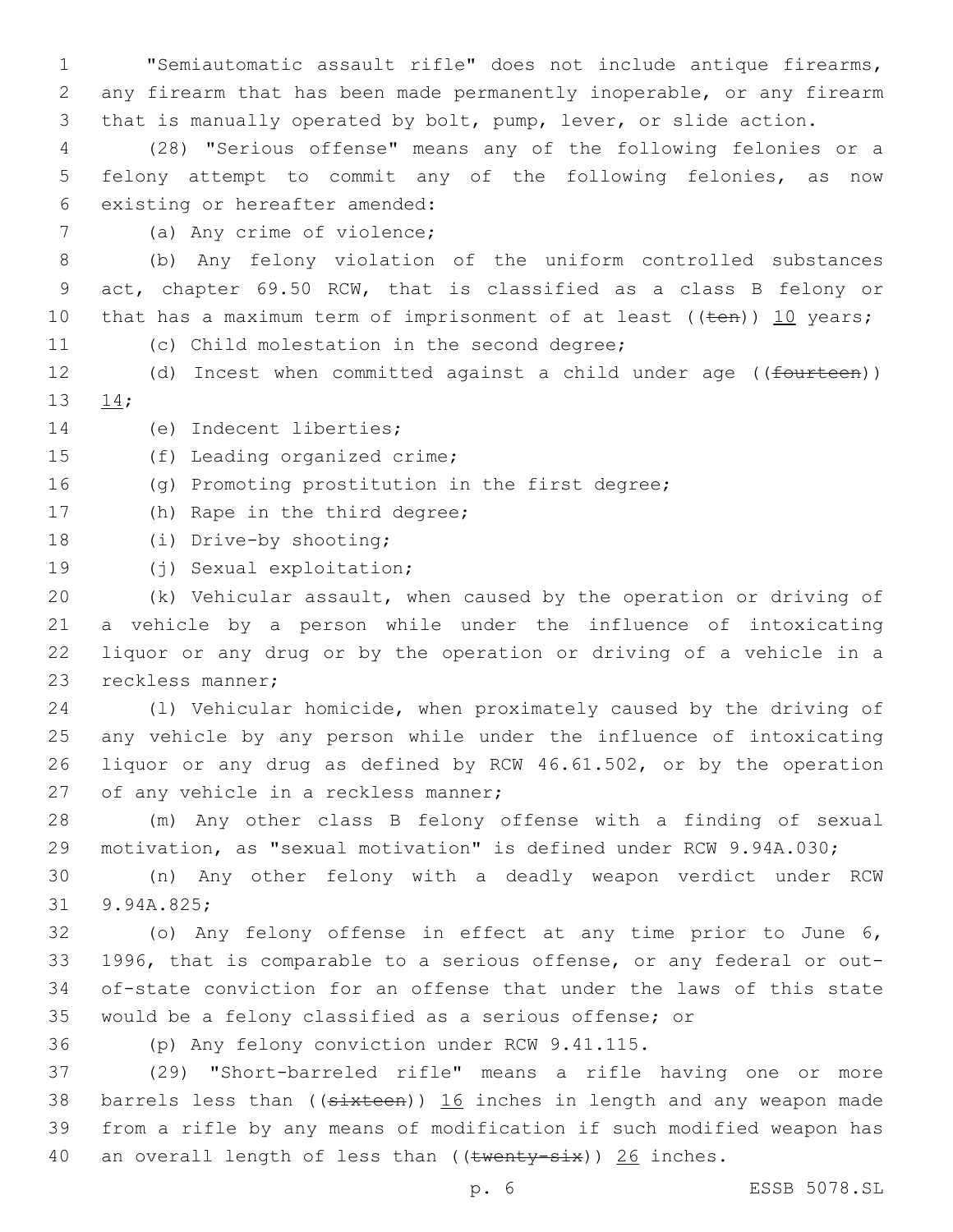(30) "Short-barreled shotgun" means a shotgun having one or more 2 barrels less than ((eighteen)) 18 inches in length and any weapon made from a shotgun by any means of modification if such modified 4 weapon has an overall length of less than ((twenty-six)) 26 inches.

 (31) "Shotgun" means a weapon with one or more barrels, designed or redesigned, made or remade, and intended to be fired from the shoulder and designed or redesigned, made or remade, and intended to use the energy of the explosive in a fixed shotgun shell to fire through a smooth bore either a number of ball shot or a single 10 projectile for each single pull of the trigger.

 (32) "Transfer" means the intended delivery of a firearm to another person without consideration of payment or promise of payment including, but not limited to, gifts and loans. "Transfer" does not include the delivery of a firearm owned or leased by an entity licensed or qualified to do business in the state of Washington to, 16 or return of such a firearm by, any of that entity's employees or agents, defined to include volunteers participating in an honor guard, for lawful purposes in the ordinary course of business.

 (33) "Undetectable firearm" means any firearm that is not as detectable as 3.7 ounces of 17-4 PH stainless steel by walk-through metal detectors or magnetometers commonly used at airports or any firearm where the barrel, the slide or cylinder, or the frame or receiver of the firearm would not generate an image that accurately depicts the shape of the part when examined by the types of X-ray 25 machines commonly used at airports.

 (34) "Unlicensed person" means any person who is not a licensed 27 dealer under this chapter.

 (35) "Untraceable firearm" means any firearm manufactured after July 1, 2019, that is not an antique firearm and that cannot be traced by law enforcement by means of a serial number affixed to the firearm by a federally licensed manufacturer or importer.

 (36) "Large capacity magazine" means an ammunition feeding device 33 with the capacity to accept more than 10 rounds of ammunition, or any conversion kit, part, or combination of parts, from which such a 35 device can be assembled if those parts are in possession of or under the control of the same person, but shall not be construed to include any of the following:

 (a) An ammunition feeding device that has been permanently altered so that it cannot accommodate more than 10 rounds of

ammunition;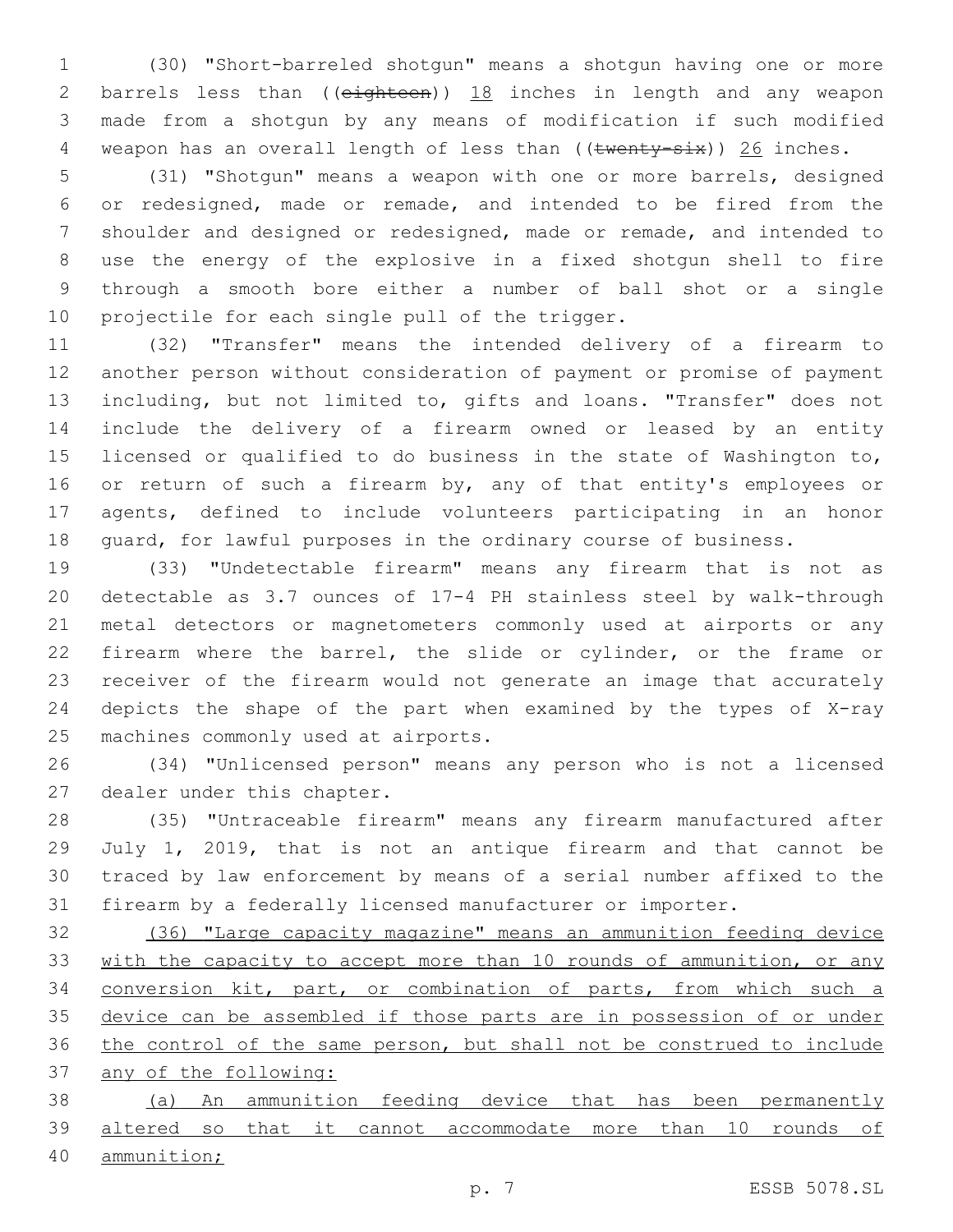(b) A 22 caliber tube ammunition feeding device; or (c) A tubular magazine that is contained in a lever-action firearm. (37) "Distribute" means to give out, provide, make available, or

 deliver a firearm or large capacity magazine to any person in this state, with or without consideration, whether the distributor is in- state or out-of-state. "Distribute" includes, but is not limited to, filling orders placed in this state, online or otherwise. "Distribute" also includes causing a firearm or large capacity magazine to be delivered in this state.

11 (38) "Import" means to move, transport, or receive an item from a 12 place outside the territorial limits of the state of Washington to a 13 place inside the territorial limits of the state of Washington. 14 "Import" does not mean situations where an individual possesses a 15 large capacity magazine when departing from, and returning to, 16 Washington state, so long as the individual is returning to Washington in possession of the same large capacity magazine the individual transported out of state.

 NEW SECTION. **Sec. 3.** A new section is added to chapter 9.41 RCW 20 to read as follows:

 (1) No person in this state may manufacture, import, distribute, 22 sell, or offer for sale any large capacity magazine, except as 23 authorized in this section.

 (2) Subsection (1) of this section does not apply to any of the 25 following:

 (a) The manufacture, importation, distribution, offer for sale, or sale of a large capacity magazine by a licensed firearms manufacturer for the purposes of sale to any branch of the armed forces of the United States or the state of Washington, or to a law enforcement agency in this state for use by that agency or its 31 employees for law enforcement purposes;

 (b) The importation, distribution, offer for sale, or sale of a large capacity magazine by a dealer that is properly licensed under federal and state law for the purpose of sale to any branch of the armed forces of the United States or the state of Washington, or to a law enforcement agency in this state for use by that agency or its 37 employees for law enforcement purposes;

 (c) The distribution, offer for sale, or sale of a large capacity magazine to or by a dealer that is properly licensed under federal

p. 8 ESSB 5078.SL